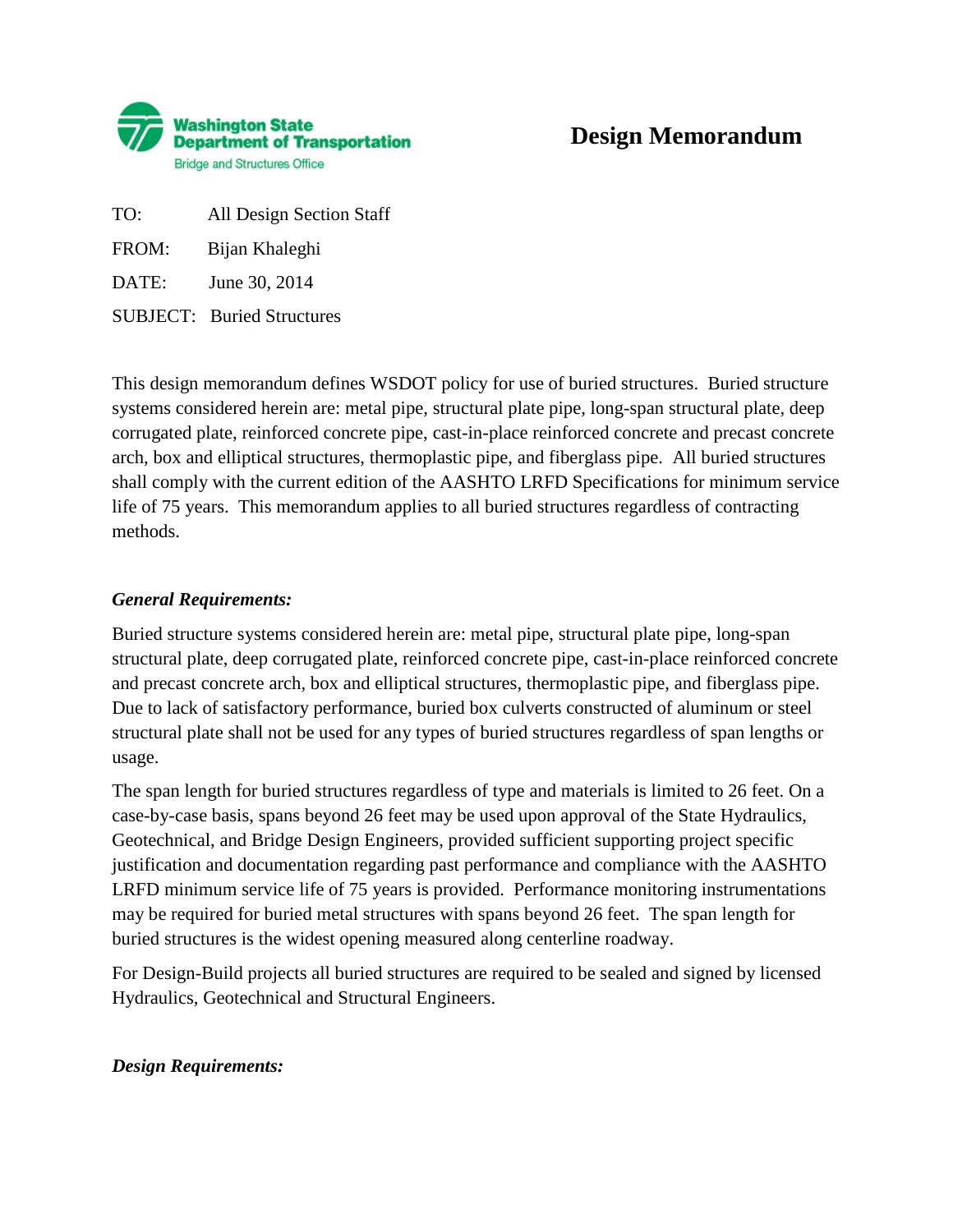The design of buried structures shall be in accordance with the requirement of current edition of AASHTO LRFD Bridge Design Specifications Section 12, unless otherwise required in the project-specific criteria. The decrease in live load effect due to increase in fill depth shall be considered in both design and load rating of buried structures. The requirement of BDM Section 3.5 for inclusion of live load in Extreme Event-I load combination is applicable. Foundations for buried structures shall be designed and detailed in accordance with Bridge Design, and Geotechnical Manuals.

## *Seismic Design Requirements:*

Seismic design of buried structures shall confirm to Chapter 13 Seismic Considerations in FHWA publication FHWA-NHI-10-034, Technical Manual for Design and Construction of Road Tunnels – Civil Elements. The seismic effects of transient racking/ovaling deformations on culverts and pipe structures must be considered in addition to the normal load effects from dead loads of structural components, vertical and horizontal earth and water loads, and live load surcharges. The AASHTO LRFD Bridge Design Specifications Section 12.6.1 exemption from seismic loading shall not apply.

The seismic design need not be considered for buried structures with span lengths of 20 feet or less. Seismic effects shall be considered for structures with span lengths more than 20 feet. The ground motion attenuation as specified below shall be considered for seismic design of buried structures.

| Depth to Top of Buried | Ratio of Ground Motion at Buried Structure |
|------------------------|--------------------------------------------|
| Structure, feet        | Depth to Motion at Ground Surface          |
| < 20                   | 10                                         |
| 20 to 50               | 0.9                                        |
| 50 to 100              | 0.8                                        |
| >100                   | ሰ 7                                        |

Table 1: Ground Motion Attenuation with Depth

For buried structures, with span lengths more than 20 feet, the seismic effects of potential unstable ground conditions (e.g., liquefaction, liquefaction induced settlement, landslides, and fault displacements) on the function of the buried structures shall be considered.

The above provisions are the minimum seismic design requirements for conventional buried structures. Additional provisions may be specified, on a case-by-case basis, to achieve higher seismic performance criteria for essential or critical buried structures. Where such additional requirements are specified, they shall be site or project specific and are tailored to a particular structure type.

## *Submittal Requirements:*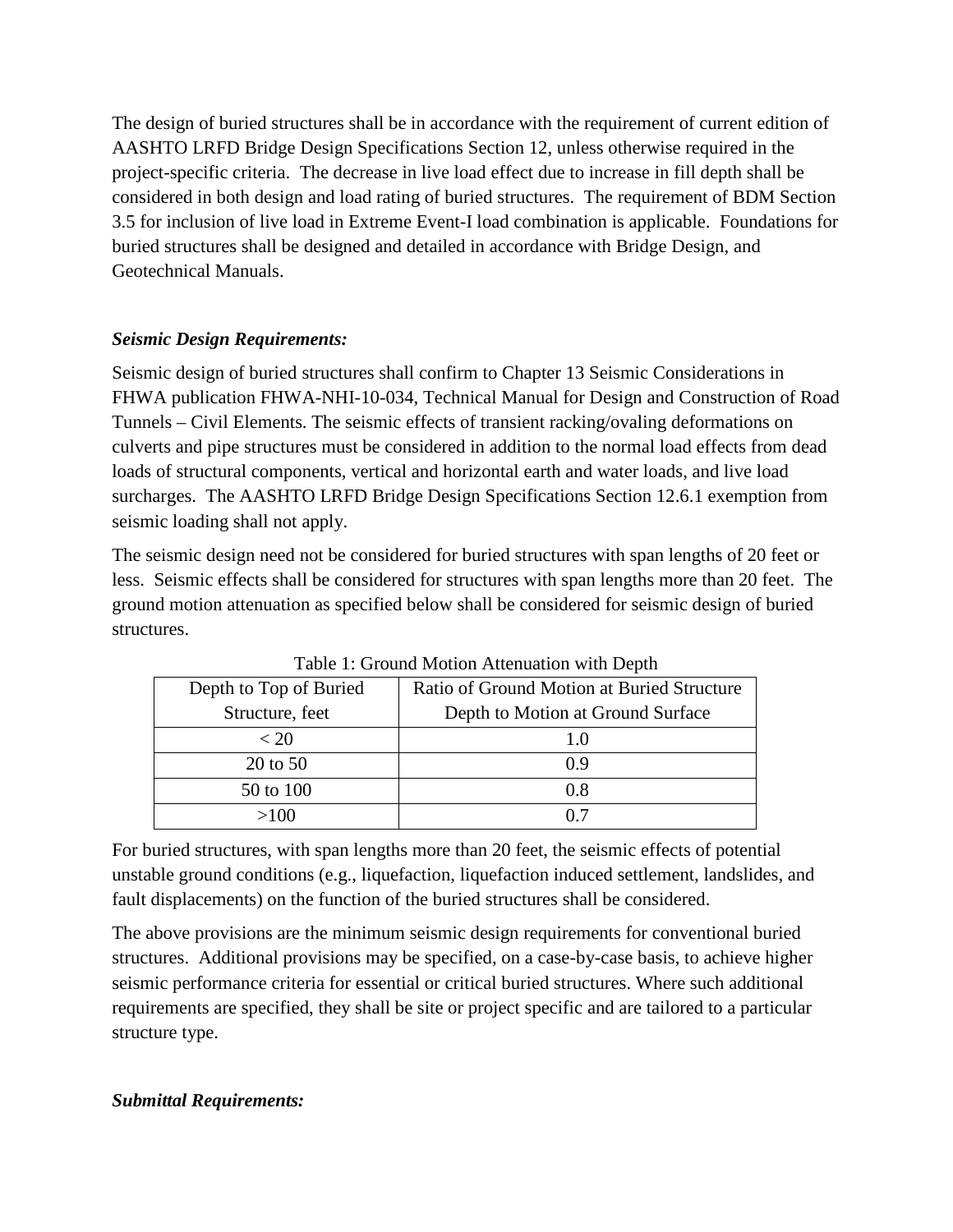The design calculations and detailed shop drawings of buried structures shall be submitted to the Bridge and Structures Office for review and approval. The submittal shall include load rating for all buried structures with span length beyond 20 feet. The submittal shall include installation procedures, backfill materials, and compacting sequences. The adequacy of the buried structure for the required depth of fill shall be provided in the submittal. Final as-built plans shall be submitted to the Bridge and Structures Office for records.

The above provisions apply to buried structures composed of precast or Cast-in-place concrete walls supporting the roadway embankment. Precast walls that are being supplied as part of the culvert systems could be preapproved if they meet the WSDOT design and detailing requirement, and the preapproval procedures.

# **Background:**

The main purpose of this design memorandum is to require evaluation of all new non-bridge structures spanning beyond 26 feet. This would require evaluation (by the WSDOT team: Bridge and Structures, Geotechnical, Hydraulics, etc.) of non-bridge structures such as culverts, boxes or similar, when spanning greater than 26 feet.

All buried structures shall comply with the AASHTO LRFD service life of 75 years minimum. Due to lack of satisfactory performance, buried box culverts constructed of aluminum or steel structural plate shall not be used for any types of buried structures regardless of span lengths or usage. Many factors are considered in preliminary design of buried structures. Some of the more common of these are: Stream flow conditions, passage of flood debris, scour, effect of shape, width, skew, bank and pier protection, consideration of a culvert as an alternate solution, and permit requirements for navigation and stream work limitations.

General NBI requirements are that the Bridge Preservation Office has a load rating on file for every structure with span length greater than 20 feet.

Precast walls that are being supplied as part of the culvert systems could be preapproved similar to other preapproved if they meet the WSDOT design and detailing procedures.

If you have any questions regarding this issue, please contact [Casey.Kramer@wsdot.wa.gov,](mailto:Casey.Kramer@wsdot.wa.gov) [Tony.Allen@wsdot.wa.gov,](mailto:Tony.Allen@wsdot.wa.gov) [Harvey.Coffman@wsdot.wa.gov,](mailto:Harvey.Coffman@wsdot.wa.gov) Mark.Szewcik@wsdot.wa.gov, or Bijan Khaleghi at 705-7181 [\(Bijan.Khaleghi@wsdot.wa.gov\)](mailto:Bijan.Khaleghi@wsdot.wa.gov).

cc: Mark Gaines, Bridge Construction – 47354 Craig Boone, Bridge and Structures – 47340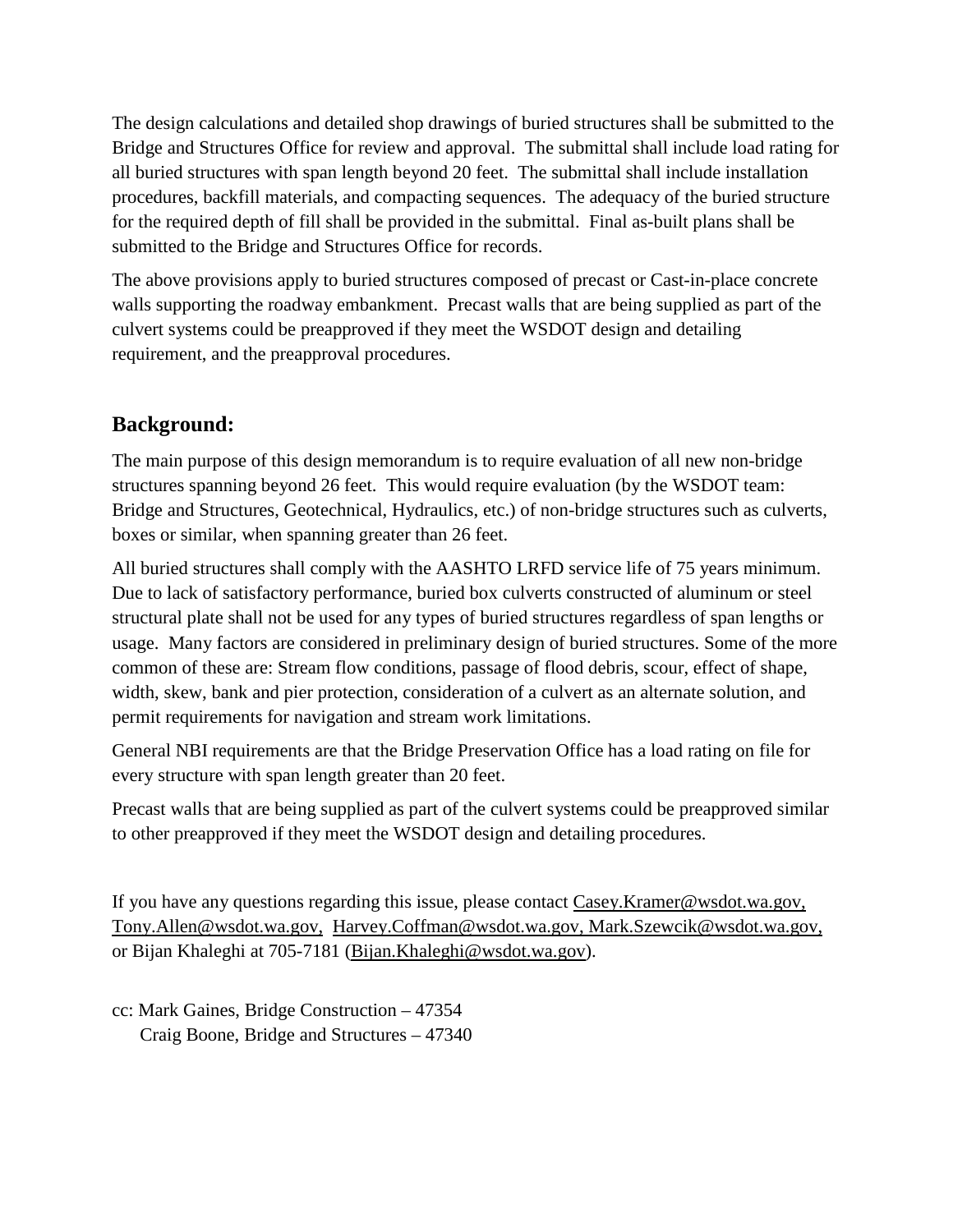# **BDM Revisions:**

BDM section 8.2.1 shall be modified as follows:

# **Chapter 8 Walls and Buried Structures Contents Contents**

- 8.1 Retaining Walls 8.1-1
	- 8.1.1 General . 8.1-1
	- 8.1.2 Common Types of Walls 8.1-1
	- 8.1.3 Design 8.1-3
	- 8.1.4 Miscellaneous Items 8.1-8
- 8.2 Miscellaneous underground Buried Structures.
	- *8.2.1 General* 
		- A. General Requirements
		- B. Design Requirements Seismic
		- C. Design Requirements
		- D. Submittal Requirements
- 8.2.2 Design
- 8.2.3 References

# **8.2 Miscellaneous Underground Buried Structures**

### *8.2.1 General*

Miscellaneous buried structures consist of metal pipe, structural plate pipe, long-span structural plate, deep corrugated plate, reinforced concrete pipe, cast-in-place reinforced concrete and precast concrete arch, box and elliptical structures, thermoplastic pipe, and fiberglass pipe. All buried structures shall comply with the current edition of the AASHTO LRFD Specifications for minimum service life of 75 years.

The 26 feet span limit is based on the WSDOT past practice for shipping, handling and installation of buried concrete structures.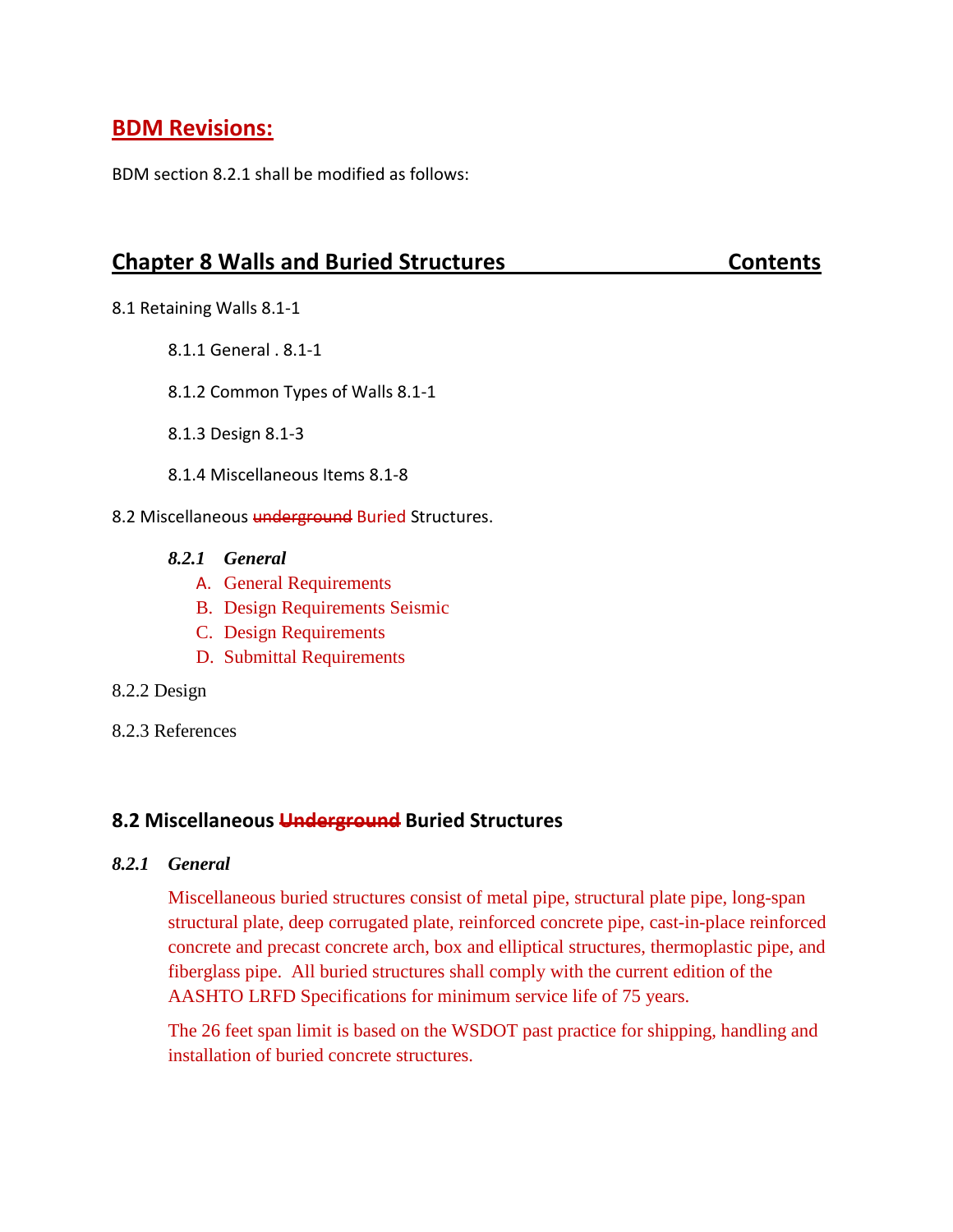General NBI requirements are that the Bridge Preservation Office has a load rating on file for every structure with span length greater than 20 feet.

### **A. General Requirements**

Buried structure systems considered herein are: metal pipe, structural plate pipe, longspan structural plate, deep corrugated plate, reinforced concrete pipe, cast-in-place reinforced concrete and precast concrete arch, box and elliptical structures, thermoplastic pipe, and fiberglass pipe. Due to lack of satisfactory performance, buried box culverts constructed of aluminum or steel structural plate shall not be used for any types of buried structures regardless of span lengths or usage.

The span length for buried structures regardless of type and materials is limited to 26 feet. On a case-by-case basis, spans beyond 26 feet may be used upon approval of the State Hydraulics, Geotechnical, and Bridge Design Engineers, provided sufficient supporting project specific justification and documentation regarding past performance and compliance with the AASHTO LRFD minimum service life of 75 years is provided. Performance monitoring instrumentations may be required for buried metal structures with spans beyond 26 feet. The span length for buried structures is the widest opening measured along centerline roadway.

For Design-Build projects all buried structures are required to be sealed and signed by licensed Hydraulics, Geotechnical and Structural Engineers.

### *B. Design Requirements*

The design of buried structures shall be in accordance with the requirement of current edition of AASHTO LRFD Bridge Design Specifications Section 12, unless otherwise required in the project-specific criteria. The decrease in live load effect due to increase in fill depth shall be considered in both design and load rating of buried structures. The requirement of BDM Section 3.5 for inclusion of live load in Extreme Event-I load combination is applicable. Foundations for buried structures shall be designed and detailed in accordance with Bridge Design, and Geotechnical Manuals.

### *C. Seismic Design Requirements*

Seismic design of buried structures shall confirm to Chapter 13 Seismic Considerations in FHWA publication FHWA-NHI-10-034, Technical Manual for Design and Construction of Road Tunnels – Civil Elements. The seismic effects of transient racking/ovaling deformations on culverts and pipe structures must be considered in addition to the normal load effects from dead loads of structural components, vertical and horizontal earth and water loads, and live load surcharges. The AASHTO LRFD Bridge Design Specifications Section 12.6.1 exemption from seismic loading shall not apply.